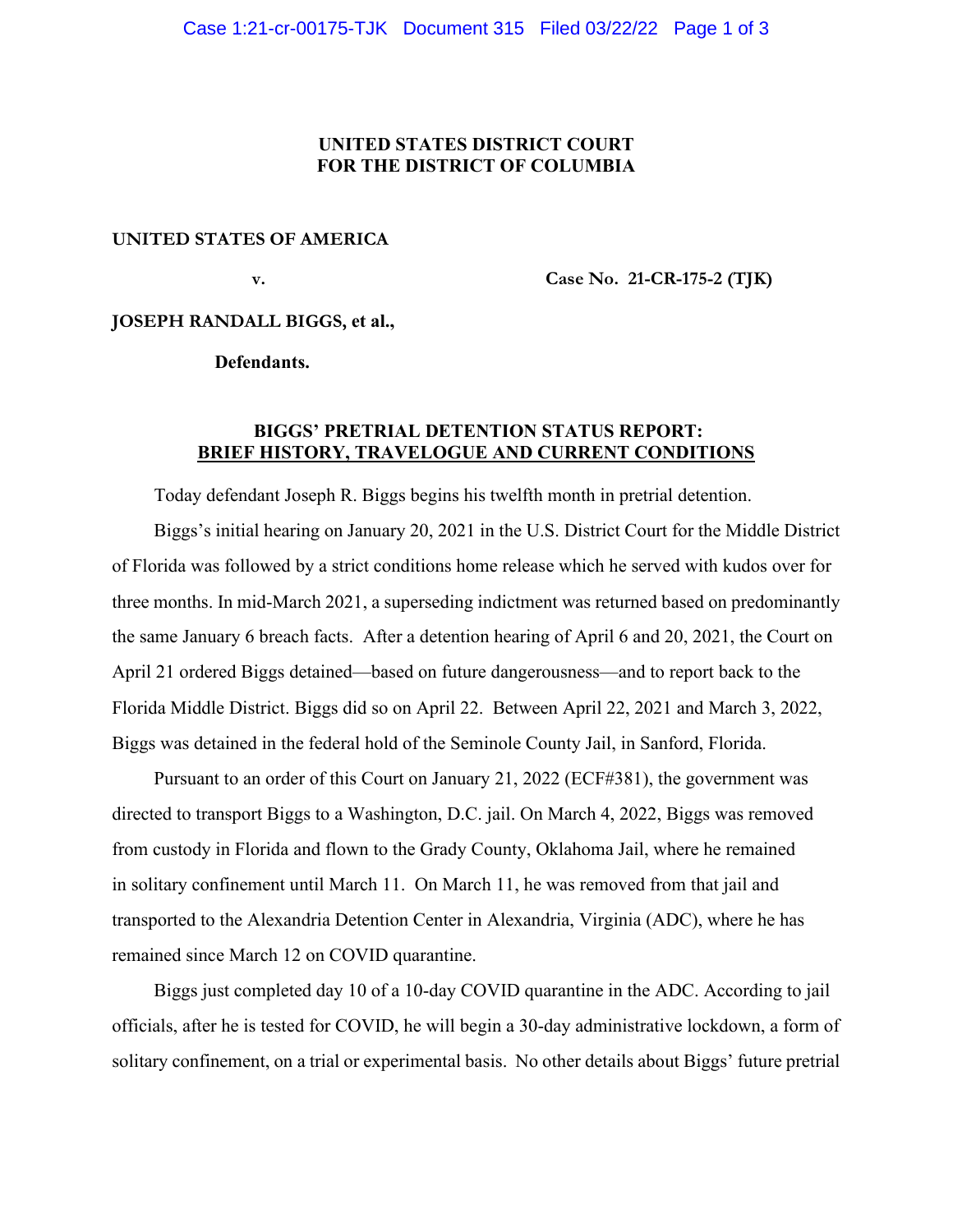detention at ADC or the DC Main Jail are known.

Respectfully submitted,

COUNSEL FOR JOSEPH R. BIGGS

Dated: March 22, 2022 By: /s/ *J. Daniel Hull*  JOHN DANIEL HULL DC Bar No. 323006 California Bar No. 222862 HULL MCGUIRE PC 1420 N Street, N.W. Washington, D.C. 20005 (202) 429-6520 jdhull@hullmcguire.com